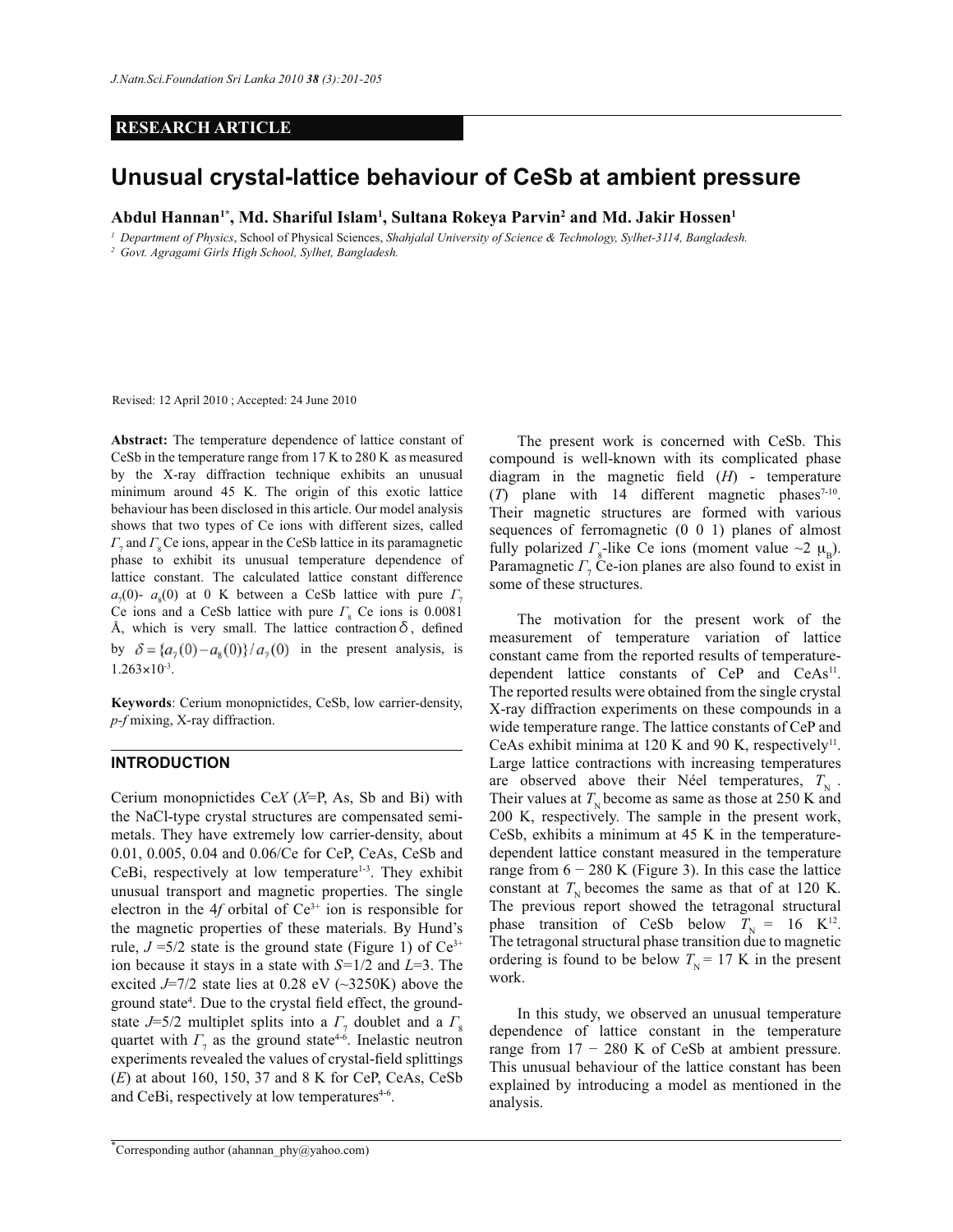## **METHODS AND MATERIALS**

X-ray diffraction technique was employed for the measurement of lattice constant of CeSb with temperature variation from  $6 - 280$  K. The conventional X-ray source, with a rotating anode of Molybdenum (Mo) (Neutron Scattering Lab., Tokyo Metropolitan University, Japan) was used in the experiment. The sample of CeSb with the size of  $2.6 \times 2.4 \times 0.9$  mm<sup>3</sup> was cleaved from a large single crystal which was used in the previous X-ray study on the superlattice formations<sup>13</sup>. The sample with a cleaned flat surface of the (0 0 1) plane was mounted in a closedcycle refrigerator, and it was installed on the X-ray spectrometer. The experimental set-up is illustrated in Figure 2. A monochromator and an analyzer of pyrolytic graphite crystals were adopted to select only the  $K_a$ X-ray [λ(K<sub>α1</sub>) = 0.709Å, λ(K<sub>α2</sub>) = 0.713Å] and to reduce the background counts.

The experimental data of lattice constant in the temperature range from  $17 - 280$  K has been fitted by the least-squares fitting method and IGOR Pro software<sup>14</sup>.

The heat capacity  $C_V$  of a solid, according to the Debye approximation is given by

$$
C_V = 9N k_B \left(\frac{T}{\theta_D}\right)^3 \int_0^{x_D} \frac{x^4 \exp(x)}{(\exp(x) - 1)^2} dx
$$
 ....... (1)

Here, *N* is the number of primitive cells in the specimen,

$$
x = \frac{\hbar \omega}{k_B T}
$$
 and  $x_D = \frac{\hbar \omega_D}{k_B T} = \frac{\theta_D}{T}$ 

The coefficient of volume expansion  $\alpha$  of a solid is defined as the ratio of the increase in volume of the solid per degree rise of temperature to its original volume. Mathematically  $\alpha$  is expressed as

$$
\alpha = \frac{1}{V} \left( \frac{\partial V}{\partial T} \right)_{P,N}
$$
 .........(2)

at constant pressure, *P* and at constant density of ions, *N*.

On the basis of oscillator model of the solid, Grüneisen predicted that the three important physical properties of a solid – the coefficient of volume expansion  $\alpha$ , the specific heat at constant volume  $C_V$ , and the compressibility  $K$ are linked together through the relation<sup>15</sup>.

$$
\alpha = \gamma \frac{K}{V} C_V \tag{3}
$$

where *γ* , a constant independent of temperature, is called the Grüneisen constant.  $V$  in Equation (2) is the volume of the solid under consideration. The Grüneisen constant (parameter) *γ* is defined as

$$
\gamma = -\frac{V}{\theta_{\text{D}}} \frac{\partial \theta_{\text{D}}}{\partial V} = -\frac{\partial \ln \theta_{\text{D}}}{\partial \ln V}
$$
 and the compressibility K is

defined as  $K = -\frac{1}{V} \left| \frac{1}{\Delta P} \right|$ . We find from Equation (3) that  $\alpha$  is proportional to the specific heat  $C_V$  at all temperatures, and thus  $\alpha$  and  $C_V$  should have the same temperature dependence.

From Equation (2) we can write,

 $-1$ 

$$
\frac{\Delta V(T)}{V(T)} = \alpha \Delta T
$$
  
or, 
$$
\frac{\Delta a^3(T)}{a^3(T)} = \alpha \Delta T
$$
  
or, 
$$
\frac{\Delta a(T)}{a(T)} = \frac{1}{3} \alpha \Delta T
$$
 (4)

We have  $a(T) = \alpha(0)$  at  $T = 0$  K, hence we can write Equation (4) in the following way

$$
\frac{1}{a(0)}[a(T) - a(0)] = \int_{0}^{T} \frac{1}{3}a(T')dT'
$$
\nor,  $a(T) = a(0) + \frac{a(0)}{3} \int_{0}^{T} \frac{\gamma KC_{\gamma}}{V} dT'$  [Using Equation (3)]

or, 
$$
a(T) = a(0) + \frac{a(0)\gamma K}{3V} \int_{0}^{T} \{9Nk_{B} \left(\frac{T'}{\theta_{D}}\right)^{3} \int_{0}^{x_{D}} dx \frac{x^{4}e^{x}}{(e^{x}-1)^{2}}\} dT'
$$

[ Using Equation (1)]

$$
\text{or, } \quad a(T) = a(0) + \frac{a(0)}{3} \left( \frac{\gamma K}{V} 9Nk_B \right) \left( \int_0^T \frac{x^4 e^x}{(e^x - 1)^2} \right)
$$
\n
$$
\int_0^T \left( \frac{T'}{\theta_D} \right)^3 dT' - \int_0^T \left( \frac{d}{dT'} \left( \int_0^T \frac{x^4 e^x}{(e^x - 1)^2} \right)^2 \left( \int_0^T \left( \frac{T'}{\theta_D} \right)^3 dT' \right) dT' \right)
$$

or,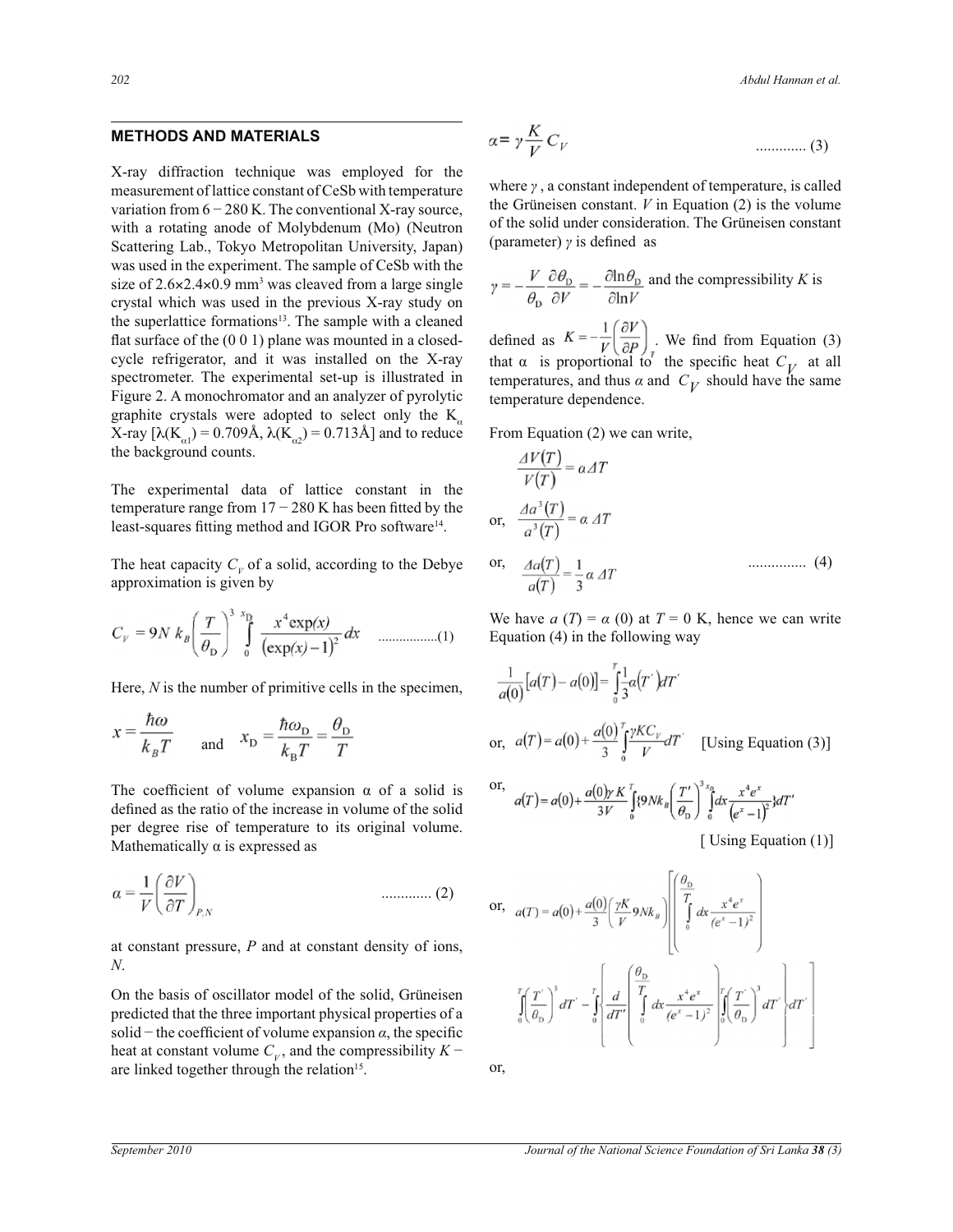$$
a(T) = a(0) + \frac{a(0)}{3} \left( \gamma \frac{K}{V} 9 N k_B \right)
$$
  

$$
\left[ \frac{\frac{\theta_0}{T^4} \frac{T}{\theta_0^3} \int_0^{x^4 e^x} \frac{x^4 e^x}{(e^x - 1)^2} dx + \int_0^T \frac{\theta_0^2}{4T^2} \frac{1}{\left( e^{\frac{\theta_0}{2T^2}} - e^{-\frac{\theta_0}{2T^2}} \right)} dT' \right]
$$
...(5)

In Figure 3 the open circles represent the observed temperature dependence of lattice constants of CeSb at ambient pressure. Tetragonal structural phase transition of the cubic lattice (*fcc*) is observed below  $T<sub>N</sub> = 17$  K. We are interested here in the temperature range from 17 − 280 K because there is an unusual lattice constant minimum around 45 K. This type of minimum cannot be explained by the Debye approximation of the temperature-dependent lattice constant  $a(T)$  as given by Equation (5).

 In order to explain the unusual temperature dependence of the lattice constant of CeSb in the paramagnetic phase (above 17 K), we assume that the interatomic bond length between cerium ions of  $\Gamma_{8}$  state and pnictogens is shorter than that with  $\Gamma$ <sub>7</sub> cerium ions. This idea is schematically shown in Figure 4.

The energy of crystal field splitting between the  $\Gamma$ , ground state and the excited  $\Gamma_{8}$  one is represented as *E*. The lattice constant of crystal composed of only cerium ions of  $\Gamma$ <sub>7</sub> state and pnictogen ones is expressed as  $a_7(T)$ , and that of only  $\Gamma_{\rm s}$  cerium ions is  $a_{\rm s}(T)$  which is expected to be shorter than  $a_r(T)$ . Then the fitting function of the observed lattice constant can be expressed as,



**Figure 1:** Schematic energy level splittings of 4f electron in Ce<sup>3+</sup>ion.

$$
a(T) = \frac{2a_{7}(T) + 4a_{8}(T)e^{-E/k_{B}T}}{2 + 4e^{-E/k_{B}T}}
$$
  
or, 
$$
a(T) = \frac{a_{7}(T)\left(2 + 4\frac{a_{8}(T)}{a_{7}(T)}e^{-E/k_{B}T}\right)}{2 + 4e^{-E/k_{B}T}}
$$
 (6)

Both of the terms,  $a_7(T)$  and  $a_8(T)$ , are assumed to obey Equation (5). Their values at  $T=0$  K,  $a_7(0)$  and  $a_8(0)$ , are left as fitting parameters. The energy of crystal field splitting is fixed to be *E*= 37 K for CeSb as mentioned in the introduction.

The optical phonon energy relevant to the Debye temperature is proportional to the factor of reduced  $mass<sup>16</sup>$ ,

$$
\sqrt{\{(m_1+m_2)/m_1m_2\}}
$$

where  $m_1$  and  $m_2$  are the masses of the rare earth ion and pnictogen one, respectively. But the optical phonon energy at Debye temperature is proportional to the Debye temperature. So the Debye temperature,  $\theta_{\text{D}}$ is proportional to  $\sqrt{\{(m_1+m_2)/m_1m_2\}}$ . The Debye temperature of CeSb should be known in order to calculate  $a(T)$  according to Equation (6). The reported



**Figure 2:** Schematic representation of the experimental set-up.



**Figure 3:** Temperature dependence of lattice constants of CeSb at ambient pressure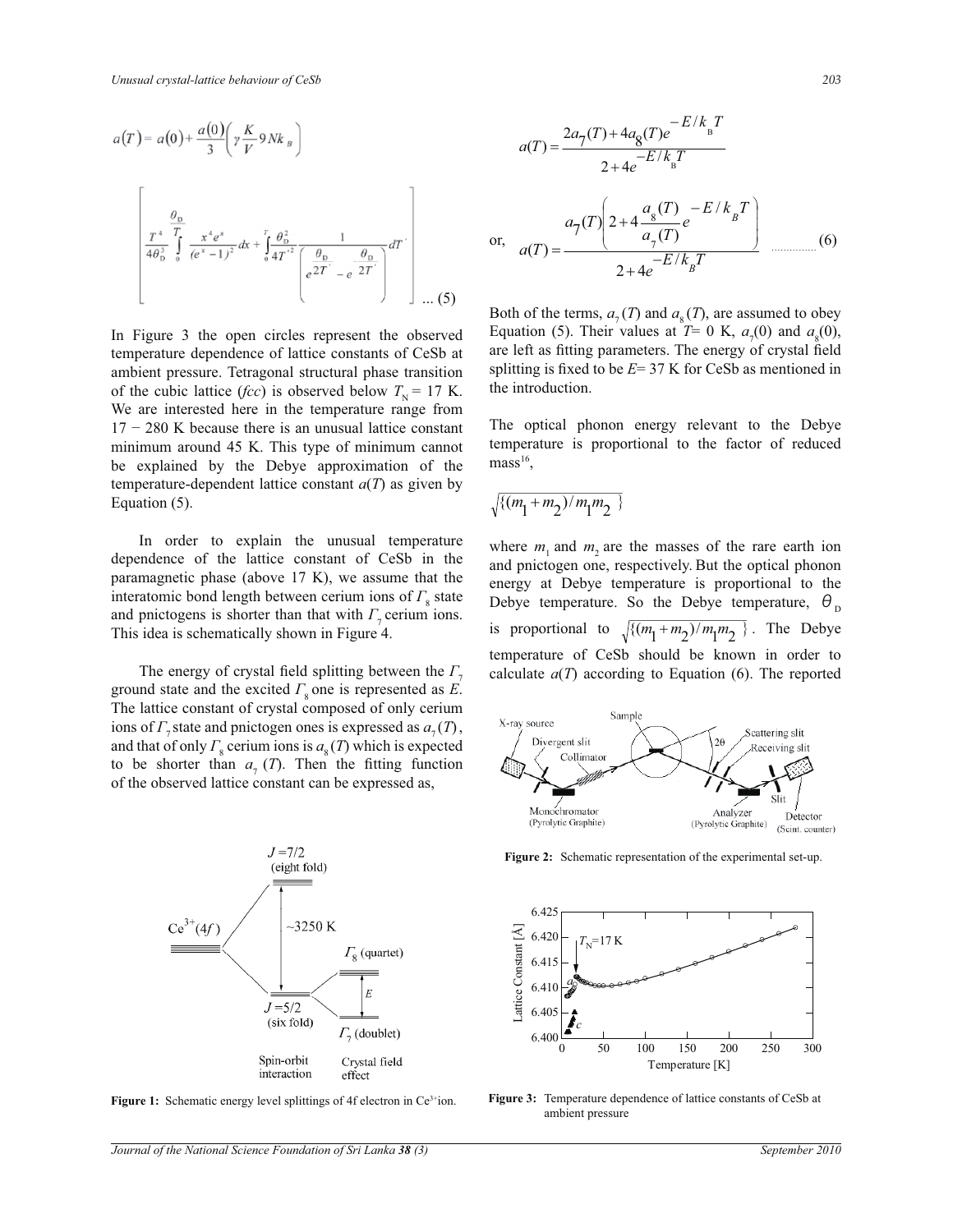

**Figure 4:** Schematic representation of crystal field levels and corresponding lattice parameters  $a_7(T)$  and  $a_8(T)$ .

value of the Debye temperature of CeAs,  $\theta_{\text{D}}$ (CeAs) is  $242.5$  K<sup>11</sup>. Using the above information the Debye temperature of CeSb,  $\theta_{\text{D}}$ (CeSb) could be calculated in the following way.

$$
\theta_{\text{D}}(\text{CeSb}) \propto \sqrt{(m_{\text{Ce}} + m_{\text{Sb}})/(m_{\text{Ce}}m_{\text{Sb}})}
$$
(7)

and

$$
\theta_{\text{D}}(\text{CeAs}) \propto \sqrt{(m_{\text{Ce}} + m_{\text{As}})/(m_{\text{Ce}}m_{\text{As}})}
$$
 ....... (8)

Dividing Equation (7) by Equation (8) we get

$$
\frac{\theta_{\text{D}}(\text{CeSb})}{\theta_{\text{D}}(\text{CeAs})} = \frac{\sqrt{(m_{\text{Ce}} + m_{\text{Sb}})/m_{\text{Ce}}m_{\text{Sb}}}}{\sqrt{(m_{\text{Ce}} + m_{\text{As}})/m_{\text{Ce}}m_{\text{As}}}}
$$
\nor,\n
$$
\theta_{\text{D}}(\text{CeSb}) = \theta_{\text{D}}(\text{CeAs}) \sqrt{\frac{(m_{\text{Ce}} + m_{\text{Sb}})m_{\text{As}}}{(m_{\text{Ce}} + m_{\text{As}})m_{\text{Sb}}}}
$$
\nor,\n
$$
\theta_{\text{D}}(\text{CeSb}) = (242.5 \text{K}) \sqrt{\frac{(140 + 122)75}{(140 + 75)122}} = 209.9 \text{K}
$$

The value  $\theta_{\rm p}$  (CeSb) is needed in order to fit the temperature-dependent lattice constant of CeSb in the temperature range from  $17 - 280$  K.

The fitting parameters at  $T=0$  K are  $w[0] = a_7(0)$ , We have fitted the experimental data in the temperature range  $17 - 280$  K of Figure 3 by the Equation (6) with the least-squares fitting method and IGOR Pro software <sup>14</sup>.

$$
w[1] = \gamma \frac{K_0}{V_0} N k_B
$$
 and  $w[2] = \frac{a_8(0)}{a_7(0)}$ .

The fitted values of the parameters with the errors are  $w[0] = (6.41375 \pm 5.4 \times 10^{-5})$  Å,  $w[1] = (6.36525 \times 10^{-5} \pm 1.0 \times 10^{-5})$ 3.14 ×10<sup>-7</sup>) K<sup>-1</sup> and w[2]=(0.998737±2.1×10<sup>-5</sup>).

Hence we can write

$$
\frac{a_8(0)}{a_7(0)} = 0.998737
$$
  
or,

 $a_8(0) = (0.998737) a_7(0) = (0.998737)(6.41375\text{\AA}) = 6.40565\text{\AA}$ 

Therefore,  $a_7(0) - a_8(0) = 0.0081\text{\AA}$ 

Thus the lattice constant difference  $[a_7(0) - a_8(0)]$  at 0 K between a CeSb lattice with pure *Γ*<sub>7</sub> Ce ions and a CeSb lattice with pure  $\Gamma_{\rm s}$  Ce ions is 0.0081 Å, which is very small.

#### **RESULTS**

Figure 3 shows the temperature dependence of lattice constant of CeSb at ambient pressure. From the fitting of the observed data in the temperature range from  $17 - 280$  K by the fitting function of Equation (6) and applying the least-squares fitting method we get  $a_8(0)$ /  $a_7(0) = 0.998737$  and  $a_7(0) = 6.41375$  Å for CeSb. The fitted result is shown in Figure 3 by a solid line. The fitted curve reproduces the measured temperature dependence of the lattice constant well. The above results show that the lattice constant difference  $[a_7(0)]$ − *a*<sub>8</sub>(0)] between a CeSb lattice with pure *Γ*<sub>7</sub> Ce ions and a CeSb lattice with pure *Γ*<sub>8</sub> Ce ions is 0.0081 Å, a small difference we were able to detect by our analysis. The role of two types of Ce ions (*Γ*<sub>8</sub> Ce ion and *Γ*<sub>7</sub> Ce ion) was realized in the crystal-lattice by the model analysis in order to reproduce the observed lattice constant perfectly.

## **DISCUSSION**

The crystal-lattice shrinking in Figure 3 above  $T<sub>N</sub>$  is attributed to the increase of population of thermally excited  $\Gamma_{8}$  state with smaller effective ionic size. Moreover, the crystal lattice shrinks suddenly below  $T<sub>N</sub>$ and tetragonal distortion was observed. This phenomenon is also due to a smaller ionic size of the ordered  $\Gamma_{8}$ -like Ce ions and anisotropic 4*f*-electron orbital extending within the ferromagnetic *c*-plane due to strong *p-f* mixing effect. The value of lattice contraction  $\delta$ , defined by  $\delta = \{a_7(0) - a_8(0)\} / a_7(0)$ , in our current analysis is  $1.263 \times 10^{-3}$ . The value of  $\delta$  for CeSb found from the previous superlattice studies<sup>17</sup> of the magnetically ordered AFP3 phase at  $14.7$  K was  $1.656 \times 10^{-3}$ . The difference between these two values of  $\delta$  is about 30%. This difference may arise from two facts: